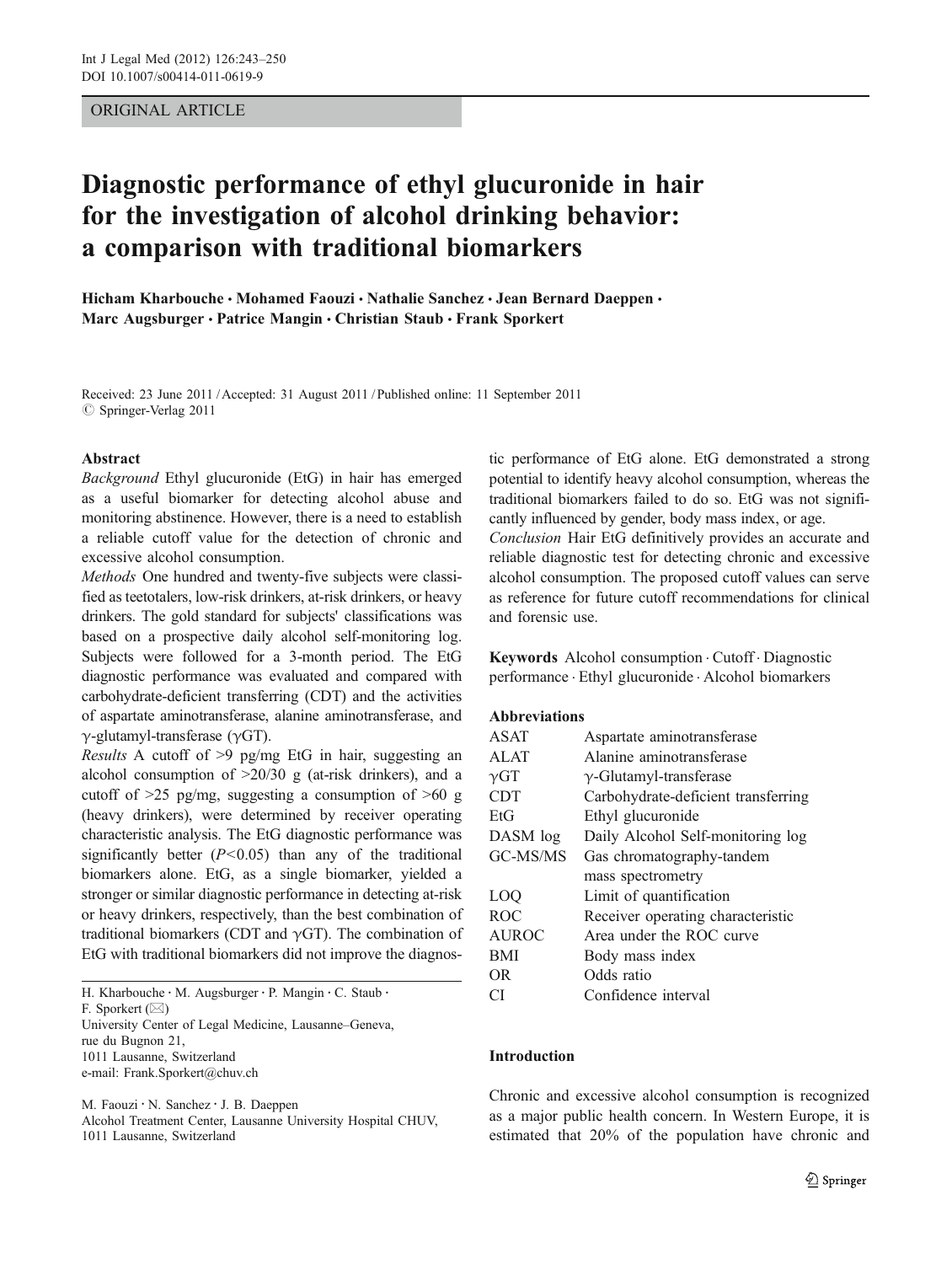excessive alcohol consumption, including drinkers categorized as at-risk and heavy drinkers. At-risk alcohol consumption  $(20/30 \text{ g/day})$  is associated with a significant increased risk of disease and premature mortality, and it imposes a considerable social and economic burden [[1,](#page-6-0) [2](#page-6-0)]. The early detection of at-risk alcohol consumption is of particular importance to help reduce alcohol-related injury.

The diagnostic value of the traditional and indirect biomarkers aspartate aminotransferase (ASAT), alanine aminotransferase (ALAT),  $γ$ -glutamyl-transferase (γGT), and carbohydrate-deficient transferring (CDT) is often limited by their lack of sensitivity and/or specificity, as increased values can be due to numerous other nonalcoholic disorders [[3](#page-6-0)–[5\]](#page-6-0). A combination of traditional biomarkers is thus recommended to improve the diagnosis [\[3](#page-6-0), [6](#page-6-0)–[10\]](#page-6-0).

Ethyl glucuronide (EtG) is a promising biomarker of alcohol consumption. In contrast to traditional biomarkers, EtG is a direct metabolite of ethanol that is exclusively produced in vivo following alcohol consumption. EtG is incorporated into hair, which makes its analysis an effective and non-invasive method to monitor retrospective alcohol consumption over a long period of time (weeks/months). Several studies have investigated the potential of hair EtG as a marker of alcohol consumption [[11](#page-6-0)–[16\]](#page-6-0). Overall, EtG was not detected in the hair of teetotalers. Heavy drinkers (>60 g/day) displayed considerably higher hair EtG concentrations than the so-called social drinkers ( $\leq 60$  g/day). In addition, the levels of hair EtG seemed to reflect the average daily amount of alcohol ingested [\[17](#page-6-0), [18\]](#page-6-0).

Various cutoff values (4, 23, 25, 30, and 50 pg/mg) have been proposed to detect chronic and excessive alcohol drinkers  $[14, 17, 19-21]$  $[14, 17, 19-21]$  $[14, 17, 19-21]$  $[14, 17, 19-21]$  $[14, 17, 19-21]$  $[14, 17, 19-21]$  $[14, 17, 19-21]$  $[14, 17, 19-21]$  $[14, 17, 19-21]$ . Despite the  $>30$ -pg/mg cutoff consensus of the Society of Hair Testing (SoHT) from 2009 for heavy drinkers [[22\]](#page-7-0), there is no general agreement regarding the cutoff values that should be used.

A study conducted with 154 persons in a driving ability assessment used cutoff values of >7 pg/mg for social drinking between 20 and 40 gethanol/day and >30 pg/mg for heavy drinking (>60 g/day) [\[23](#page-7-0)]. Hair EtG concentrations were compared with the plasma %CDT. In contrast to 53 persons tested with hair EtG >30 pg/mg, CDT was detected above the routinely used upper limit in 15 cases only.

Only one retrospective study based on self-reports integrated statistical components in order to validate the performance of EtG in hair [[24](#page-7-0)]. Twenty-seven picograms per milligram has been proposed as cutoff value to identify heavy drinkers with a sensitivity of 0.92 and a specificity of 0.96.

A recently published Swedish study measured EtG in hair after the controlled daily ethanol consumption of 16 g (14 female volunteers) or 32 g (7 male volunteers) of over a 3-month period [\[25](#page-7-0)]. EtG could be detected in the hair of six from seven volunteers with a consumption of 32 g/day

and in lower concentrations in 6 of 14 cases with a consumption of 16 g/day. They concluded that EtG determination in hair can not totally exclude minor daily alcohol consumption and lacks sensitivity for the purpose of monitoring total abstinence.

An inaccurate estimation of alcohol consumption may lead to a misclassification of a subject and to unreliable cutoff values. The choice of a gold standard is thus a key element to ensure the validity of results. The assessment of alcohol consumption relies on either retrospective or prospective methods. Retrospective methods have been associated with a lack of compliance and missing data due to the need for subjects to recall alcohol consumption over extended periods [\[26](#page-7-0)]. Prospective alcohol self-monitoring logs represent a superior alternative to retrospective, selfreported methods. They allow the subject to collect more accurate alcohol consumption data on a daily or a drink-bydrink basis and do not require that subjects recall their alcohol consumption [\[27](#page-7-0), [28](#page-7-0)]. To our knowledge, there have been no studies evaluating the diagnostic performance of hair EtG using a prospective, self-monitoring method as a gold standard.

The main objective of this prospective study was to assess the relevance of hair EtG as a marker of alcohol consumption in a well-characterized population. For this purpose, reliable cutoff values to identify chronic and excessive alcohol consumption were determined using statistical analyses. The diagnostic performance of hair EtG was evaluated and compared with traditional biomarkers alone, or in combination. Finally, the influence of intrinsic factors on the diagnostic performance of hair EtG was studied.

## Materials and methods

#### Study population

This prospective study was conducted between March 2009 and June 2010 over a 3-month test period at the University Center of Legal Medicine, Lausanne. One hundred and forty subjects were recruited by advertisement in the local newspapers and by posters displayed in public places. Eligible subjects were above 18 years old, not pregnant, and with no cognitive impairment. Subjects with intravenous drug abuse were not authorized to participate in this study. Of the 140 subjects, ten did not meet the eligibility criteria, and five withdrew from the study. Full data were obtained from 125 subjects (69 women, 56 men) who completed the study. All participants provided written informed consent before enrollment. The study protocol was approved by the Clinical Research Ethics Committee of the University of Lausanne.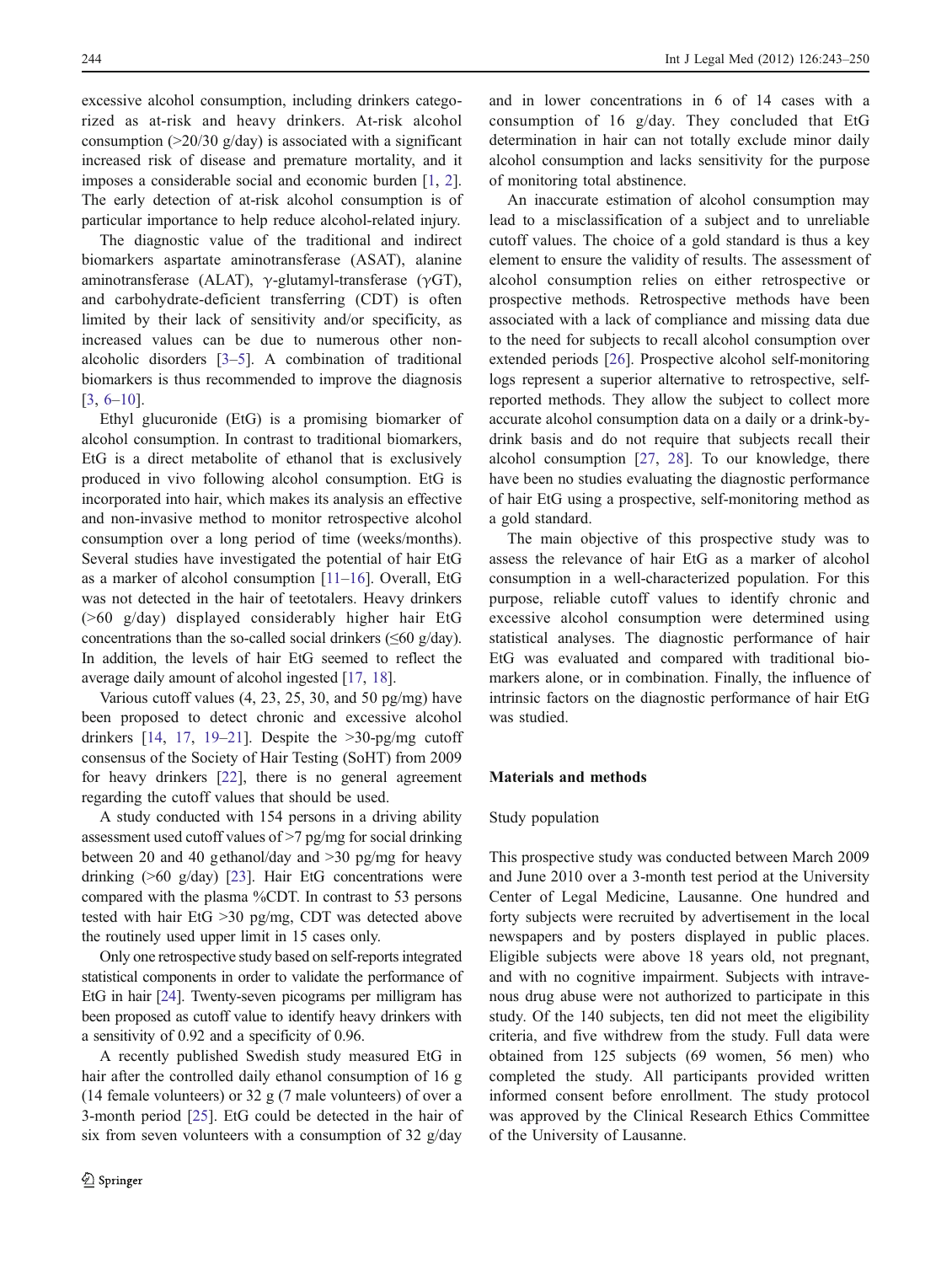#### Daily alcohol self-monitoring log

The subjects' daily alcohol consumption was estimated using a Daily Alcohol Self-Monitoring log (DASM log) recorded over the 3-month study period. They were requested to report their alcohol consumption on a dayby-day basis using weekly calendars. The DASM log allowed to collect prospectively detailed quantitative and qualitative information about number, volume, frequency, and type of drinks (categorized as beer, wine, fortified wine, and spirit) consumed each day. The mean daily alcohol consumption (grams per day) was calculated based on alcohol content, reported volume, and frequency of drinking. Beer, wine, fortified wine, and spirit alcohol contents were defined as 5%, 12%, 20%, and 40%  $(v/v)$ , respectively.

# Identification of subjects' alcohol consumption profile

Subjects were classified into three categories (teetotaler, lowrisk, and at-risk drinkers) based on the results from the DASM log. Teetotalers were defined as subjects who declared total abstinence from alcohol consumption (0 g/day) during the last 12 months. Low-risk drinkers were defined as subjects who consumed  $\leq$ 20 g/day for women and  $\leq$ 30 g/day for men. At-risk drinkers were defined as subjects who consumed >20 g/day for women and >30 g/day for men. These thresholds are based on WHO recommendations. To allow a direct comparison of our findings with results reported in the literature, subjects with an alcohol consumption of  $>60$  g/day for both men and women were also classified and were referred to as heavy drinkers.

#### Study design

Subjects were required to attend three visits: at weeks 0, 6, and 12. The first interview consisted of introducing the purpose and design of the study. Information, including gender, age, body weight, body height, hair natural color, and hair cosmetic treatment, was collected. The DASM log was explained and handed out to each subject. Subjects were asked to complete and return the DASM log every week over the study period. Blood samples were taken at all visits, and hair at the first and the last one. The DASM logs were checked at week 6 and the end of the protocol.

# Blood and hair collection

Blood samples were collected in Sarstedt S-Monovette® Serum Gel tubes, which were immediately centrifuged. Two milliliters of serum were separated and stored at −20°C until analysis. Hair samples were collected from the vertex posterior region, as close as possible to the skin. The 3-cm proximal hair segment, representing approximately 3 months of growth [[29](#page-7-0)], was used for EtG analysis. Hair samples were stored dry and kept away from light at room temperature until analysis.

## Serum and hair analysis

Traditional biomarkers (ASAT, ALAT,  $\gamma$ GT, and CDT) were analyzed in all serum samples. ASAT, ALAT, and  $\gamma$ GT were measured by immunoassay on a Dimension® Xpand® Plus clinical chemistry system (Siemens). CDT was analyzed by capillary zone electrophoresis, equipped with a UV detector set at 210 nm, using a commercial assay kit (CEofix<sup>™</sup> CDT, Analis). CDT was expressed as the percent of asialo- plus disialo-transferrin isoforms in total transferrin.

Hair EtG was analyzed using a fully validated gas chromatography-tandem mass spectrometry (GC-MS/MS) method [[30\]](#page-7-0). The limit of detection and the limit of quantification (LOQ) were 2 and 4 pg/mg hair, respectively.

#### Data analysis

Statistical analyses were performed using STATA® version 11 and R version 2.9.2 software. Mean, standard deviation, median, and interquartile range (25–75%) were used as descriptive statistics. Continuous variables were compared using the Kruskal–Wallis test and the Mann–Whitney U test (one-tailed); categorical variables were compared using the  $\chi^2$  test (two-tailed). The diagnostic performance of EtG, ASAT, ALAT,  $\gamma$ GT, and CDT (sensitivity, specificity, positive predictive value, and negative predictive value) was calculated for the optimal cutoff values selected from the receiver operating characteristic (ROC) curves (i.e., the value on the ROC curve farthest from the diagonal line [chance] optimizing both sensitivity and specificity). The diagnostic performance of each test was compared using the area under the ROC curves (AUROC). An AUROC closer to 1 indicated a better diagnostic test, while an AUROC of 0.5 indicated no diagnostic ability. Univariate logistic regression analysis was performed to evaluate the independent effects of age, gender, and BMI on the EtG diagnostic performance, expressed as an odds ratio (OR). Multivariate logistic regression analysis was performed to determine the combination among the five biomarkers that could best predict excessive alcohol consumption.  $P < 0.05$ was considered statistically significant.

# **Results**

# Descriptive results

One hundred and twenty-five subjects were classified according to their self-reported alcohol consumption. The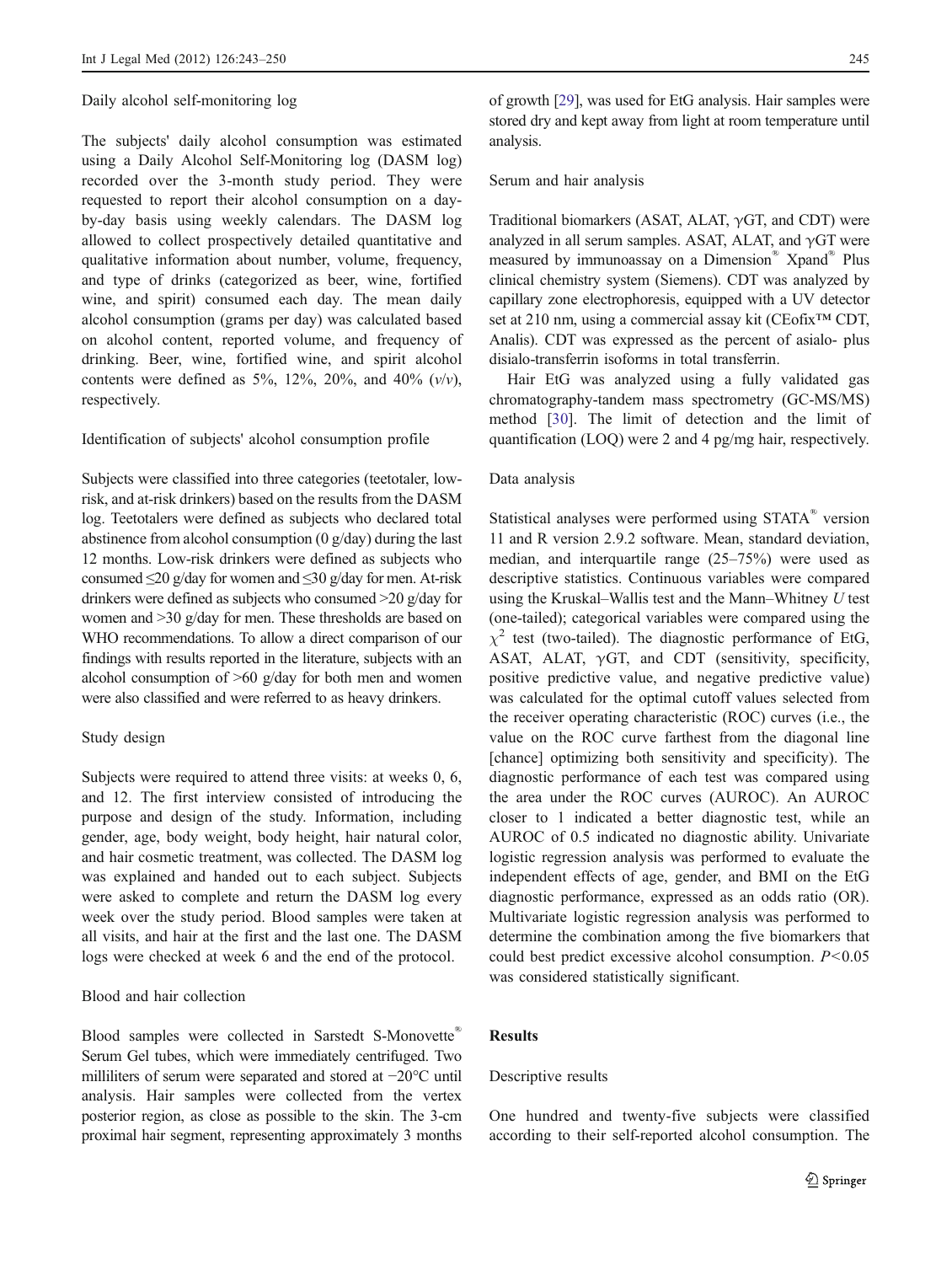demographic and reported alcohol intake characteristics and biomarker levels are presented in Table 1. Forty-three subjects did not report any alcohol consumption, 44 subjects reported an alcohol consumption  $\leq$ 20/30 g/day (women/men), and 38 subjects reported an alcohol consumption >20/30 g/day (women/men). Twenty-one subjects had an alcohol consumption >60 g/day. There were no significant differences in age and BMI, whereas significant differences were noted in gender between the three groups. Women were less likely than men to report at-risk consumption.

The median EtG concentration varied among the groups and was significantly higher in at-risk drinkers than in low-risk drinkers (Mann–Whitney  $U$  test,  $P < 0.001$ ). The median values of  $\gamma$ GT and CDT were also significantly higher in at-risk drinkers than in low-risk drinkers (Mann–Whitney

U test,  $P \le 0.001$ ). This difference, though significant, was less apparent with the median values of ASAT and ALAT (Mann–Whitney  $U$  test,  $P < 0.05$ ). Heavy drinkers showed significantly higher EtG, ASAT, ALAT,  $\gamma$ GT, and CDT levels than the subjects who consumed  $\leq 60$  g/day (Mann–Whitney  $U$  test,  $P < 0.001$ ). Notably, significantly elevated biomarker values were observed in heavy drinkers, as compared with at-risk drinkers (Mann–Whitney  $U$  test,  $P < 0.01$ ).

Determination of optimal cutoff values and diagnostic performance of EtG

Table [2](#page-4-0) lists the EtG diagnostic performance for each optimal cutoff value. ROC analyses were performed to determine the optimal EtG cutoff value, to allow distinguishing at-risk drinkers from the others. The optimal cutoff value was set at

Table 1 Demographic and alcohol intake characteristics and biomarker levels (EtG measured in hair; ASAT, ALAT, GGT, and CDT measured in plasma) for 125 subjects classified according to their self-reported alcohol consumption

|                                               | Teetotalers $(n=43)$        | Low-risk drinkers $(n=44)$ | At-risk drinkers $(n=38)$        | $P$ -value* |
|-----------------------------------------------|-----------------------------|----------------------------|----------------------------------|-------------|
| Gender                                        |                             |                            |                                  | < 0.001     |
| Women, $n$ $(\%)$                             | 29 (67)                     | 30(68)                     | 10(26)                           |             |
| Men, $n$ $(\%)$                               | 14(33)                      | 14(32)                     | 28 (74)                          |             |
| Age, years                                    |                             |                            |                                  | 0.051       |
| Mean $\pm$ SD [(range])                       | $37.5 \pm 16.7$ [(19-74])   | $35.3 \pm 13.1$ [(20-67])  | $42.3 \pm 14.0$ [(19-70])        |             |
| Median (IQR)                                  | $32.0(24.0-52.0)$           | $30.0(25.0-42.0)$          | $41.5(31.0-54.0)$                |             |
| BMI $(kg/m2)$                                 |                             |                            |                                  | 0.289       |
| Mean $\pm$ SD [(range])                       | $22.8 \pm 3.4$ [(15-32])    | $23.7 \pm 3.0$ [(18-33])   | $23.9 \pm 4.2$ [(19-40])         |             |
| Median (IQR)                                  | $22.5(20.0-24.6)$           | $23.8(21.6-24.8)$          | $22.6(21.2-25.6)$                |             |
| Daily alcohol consumption $(g/day)$           |                             |                            |                                  |             |
| Mean $\pm$ SD [(range])                       | $\boldsymbol{0}$            | $8.7 \pm 7.2$ [(0-30])     | $64.4 \pm 34.5$ [ $(21-150)$ ]   |             |
| Median (IQR)                                  | $\mathbf{0}$                | $7.9(3.1 - 11.3)$          | $52.5(36.1 - 88.0)$              |             |
| Laboratory parameters                         |                             |                            |                                  |             |
| EtG $(pg/mg)$                                 |                             |                            |                                  | < 0.001     |
| Mean $\pm$ SD [(range])                       | $0.6 \pm 2.1$ [(0-10])      | $4.9 \pm 6.2$ [(0-32])     | $88.3 \pm 203.9$ [(1-1,190])     |             |
| Median (IQR)                                  | $0.0(0.0-0.0)$              | $3.5(1.3-6.4)$             | $31.9(11.9 - 82.4)$              |             |
| ASAT (U/l)                                    |                             |                            |                                  | 0.022       |
| Mean $\pm$ SD [(range])                       | $19.7 \pm 6.3$ [ $(9-38$ ]) | $18.2 \pm 6.2$ [(5-37])    | $27.1 \pm 16.3$ [(12-82])        |             |
| Median (IQR)                                  | $18.8(15.7-25.0)$           | $17.7(13.6-20.8)$          | 19.3 (15.9–34.9)                 |             |
| $ALAT$ (U/l)                                  |                             |                            |                                  | 0.027       |
| Mean $\pm$ SD [(range])                       | $33.1 \pm 8.3$ [(19-57])    | $31.3 \pm 12.6$ [(12-89])  | $38.1 \pm 15.4$ [(23-80])        |             |
| Median (IQR)                                  | $31.0(28.3 - 38.0)$         | $27.5(24.7-33.7)$          | $32.2(26.8-45.5)$                |             |
| $\gamma$ GT (U/l)                             |                             |                            |                                  | < 0.001     |
| Mean $\pm$ SD [(range])                       | $26.7 \pm 10.0$ [(9-50])    | $33.1 \pm 14.1$ [(10-81])  | $67.6 \pm 55.1$ [ $(14-215)$ ]   |             |
| Median (IQR)                                  | $26.0(19.0-33.7)$           | $30.0(25.2 - 35.9)$        | $43.4(30.2 - 96.7)$              |             |
| $CDT(\%)$ (asialo- $\pm$ disialo-transferrin) |                             |                            |                                  | < 0.001     |
| Mean $\pm$ SD [(range])                       | $0.7 \pm 0.2$ [(0.2-1.2])   | $0.8 \pm 0.2$ [(0.5-1.6])  | $2.1 \pm 2.5$ [ $(0.5 - 11.8)$ ] |             |
| Median (IQR)                                  | $0.6(0.5-0.8)$              | $0.8(0.7-0.9)$             | $1.0(0.8-1.7)$                   |             |

ASAT aspartate aminotransferase; ALAT alanine aminotransferase;  $\gamma$ GT γ-glutamyl transferase; CDT carbohydrate-deficient transferring; IQR interquartile range

\*Kruskal-–Wallis test (used to compare the three groups together) and  $\chi^2$  test were statistically significant at a P- value <0.05.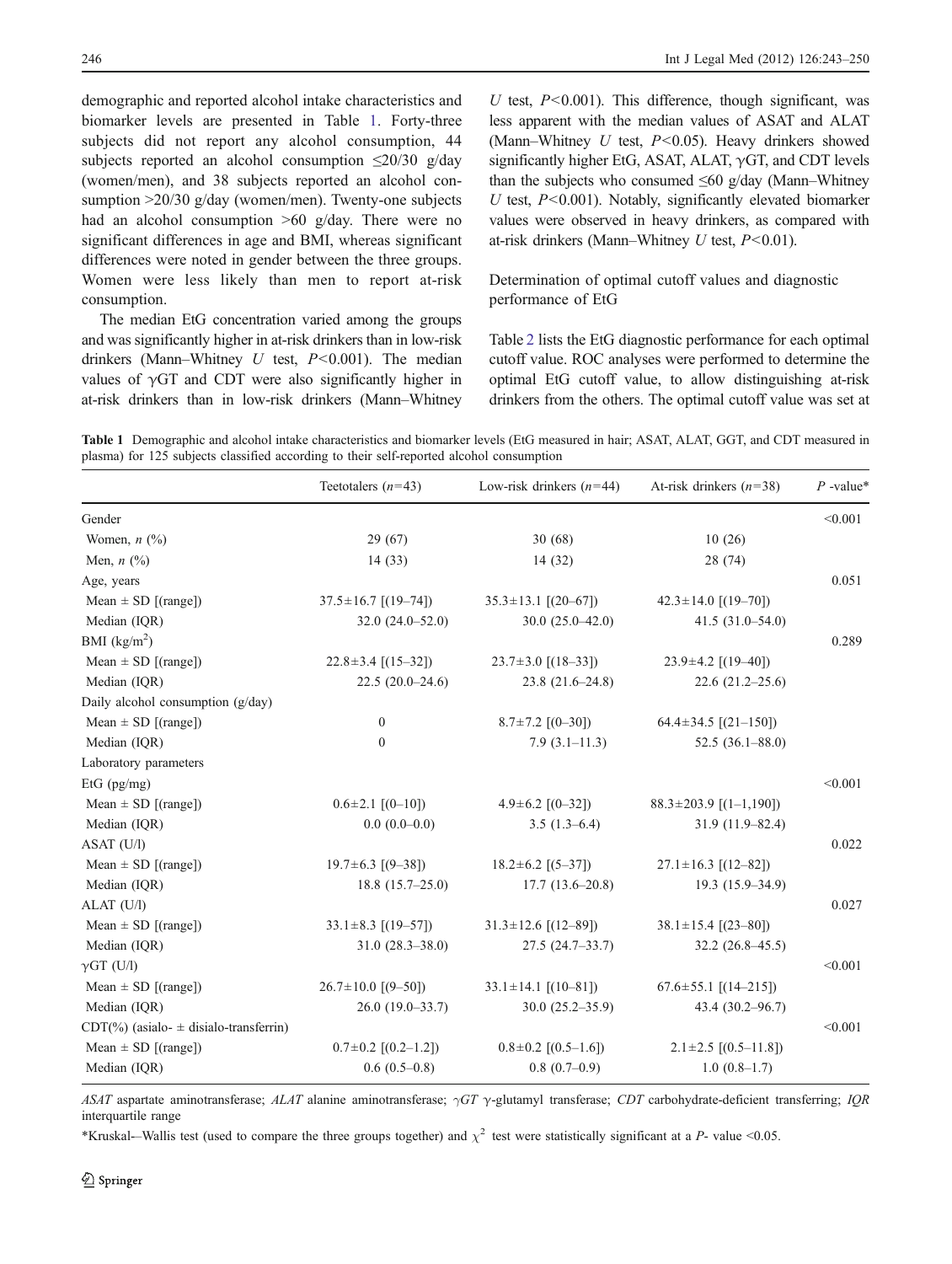<span id="page-4-0"></span>>9 pg/mg. Based on this cutoff, the sensitivity of EtG was 0.82 (31 out of 38 at-risk drinkers were correctly classified), and the specificity was 0.93 (6 out of 87 subjects were misdiagnosed as at-risk drinkers). The positive and negative predictive values were 0.84 and 0.92, respectively, meaning that the probability for a subject with an EtG concentration of  $>9$  pg/mg to be an at-risk drinker was 84%, and the probability for a subject with an EtG concentration of  $\leq$ 9 pg/mg to be a low-risk drinker was 92%. This cutoff value is thus proposed as a good indicator of at-risk drinking. The optimal cutoff value for detecting heavy drinkers was set at >25 pg/mg (>60 g/day versus the others). EtG had a better diagnostic performance in detecting heavy drinkers than at-risk drinkers, with a false negative rate of 5% and a false positive rate of 3%. Low-risk drinkers showed in 58% of the cases EtG concentrations lower than the LOQ of the applied analytical method of 4 pg/mg. A reliable differentiation between teetotalers and low-risk drinkers was therefore not possible. A gain in the sensitivity of the analytical method may allow a distinction between these groups.

## Comparison of diagnostic performances

The AUROC of each biomarker is represented in Fig. 1. EtG, ASAT, ALAT,  $\gamma$ GT, and CDT had AUROC values greater than 0.5, where 0.5 indicates an ineffective test. The EtG diagnostic performance was significantly higher than the traditional biomarkers  $(P<0.0001)$ . EtG showed the largest AUROC (0.95; 95% CI, 0.92–0.99) value, followed by CDT (0.80; 95% CI, 0.71–0.89), γGT (0.76; 95% CI, 0.66–0.86), ASAT (0.65; 95% CI, 0.54–0.76), and ALAT (0.60; 95% CI, 0.49–0.71). The diagnostic performance of each biomarker for the detection of heavy drinkers was also evaluated. All of the biomarkers were better predictors of heavy than of at-risk alcohol consumption (EtG, 0.99; 95%) CI, 0.98–1.00; CDT, 0.84; 95% CI, 0.75–0.93;  $\gamma$ GT, 0.79; 95% CI, 0.65–0.93; ASAT, 0.79; 95% CI, 0.68–0.90; ALAT, 0.73; 95% CI, 0.62–0.85). The AUROC value for EtG was significantly higher than that of the other traditional biomarkers  $(P<0.001)$ .



Fig. 1 A comparison of the diagnostic performance of ethyl glucuronide in detecting (a) at–risk alcohol consumption  $(>20/30 \text{ g/day})$ ; women/men) or (b) heavy alcohol consumption (>60 g/day; women and men) with traditional biomarkers (CDT, γGT, ASAT, and ALAT) using ROC curve analysis. AUROC, area under the receiver operating characteristics curve

Diagnostic performance of combined biomarkers

EtG, as a single biomarker, yielded a similar diagnostic discriminatory ability in detecting at-risk drinkers as the

| c perfor-<br>onide in<br>t-risk<br>und heavy |                     | Daily alcohol consumption $(g/day)$    |                                       |                                  |  |
|----------------------------------------------|---------------------|----------------------------------------|---------------------------------------|----------------------------------|--|
|                                              |                     | $\mathbf{0}$<br>Teetotalers vs. others | >20/30<br>At-risk drinkers vs. others | >60<br>Heavy drinkers vs. others |  |
|                                              | AUC (95% CI)        | $0.95(0.91-0.99)$                      | $0.95(0.92-0.99)$                     | $0.99(0.98-1.00)$                |  |
|                                              | Cutoff (EtG, pg/mg) | $\mathbf{0}$                           | >9                                    | $>25$                            |  |
|                                              | Sensitivity         | 0.93                                   | 0.82                                  | 0.95                             |  |
|                                              | Specificity         | 0.94                                   | 0.93                                  | 0.97                             |  |
| e value:<br>e value;                         | <b>PPV</b>          | 0.89                                   | 0.84                                  | 0.88                             |  |
|                                              | <b>NPV</b>          | 0.96                                   | 0.92                                  | 0.99                             |  |
|                                              |                     |                                        |                                       |                                  |  |

Table 2 The diagnosti mance of ethyl glucuro detecting abstinence, a alcohol consumption, a alcohol consumption

 $PPV$  positive predictive  $NPV$  negative predictive CI confidence interval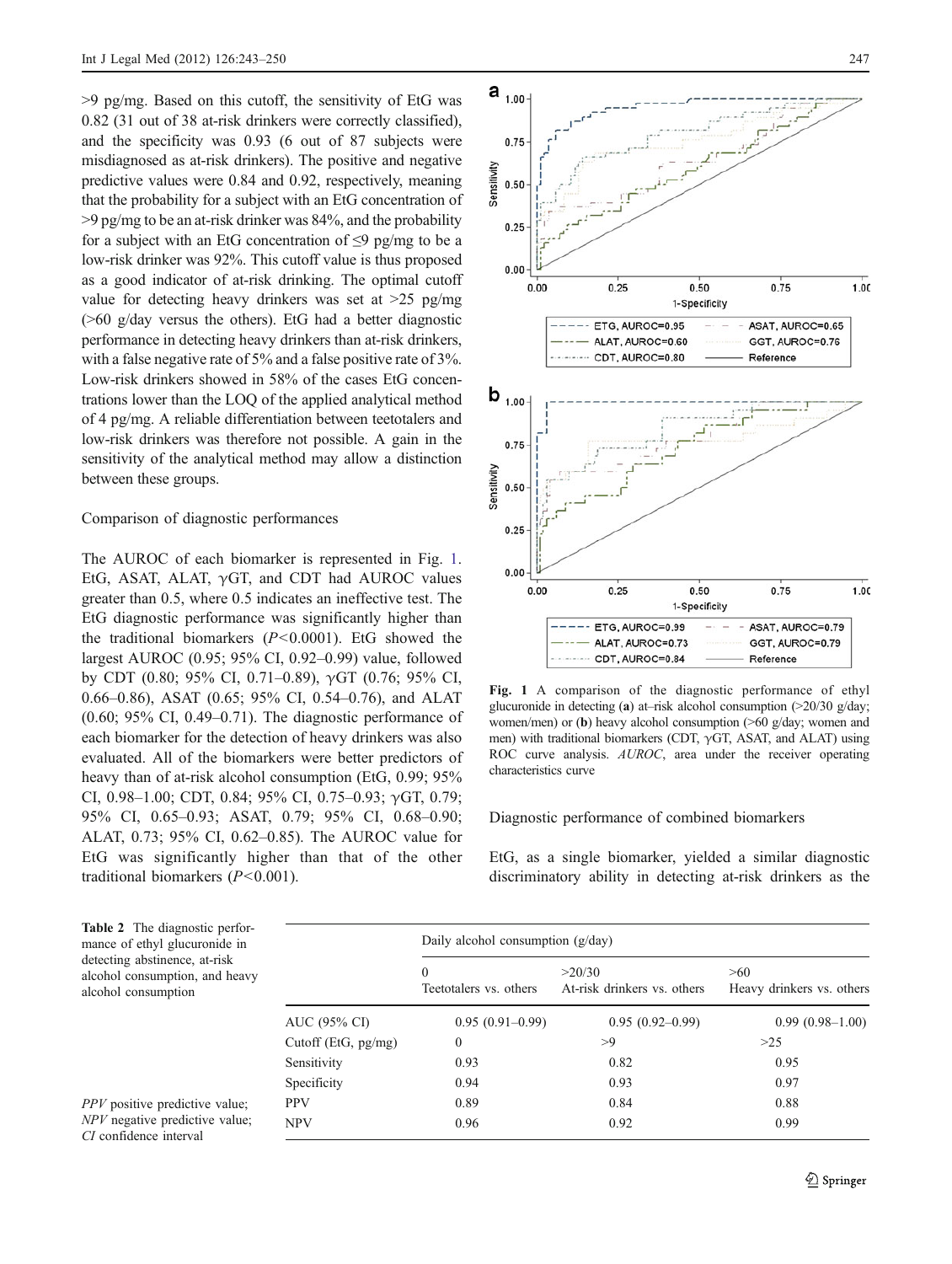best EtG-included biomarker combination, which used EtG, ALAT, and  $\gamma$ GT. The AUROC value of this combination was 0.96 (95% CI, 0.93–0.99), whereas the AUROC of EtG alone was 0.95 (95% CI, 0.91–0.99). As a single biomarker, EtG yielded a stronger diagnostic performance in detecting at-risk drinkers than any combination of the multiple traditional biomarkers. In particular, EtG was better in detecting at-risk drinkers than the best traditional biomarker combination, which included CDT and  $\gamma$ GT (P<0.05). No significant differences in detecting heavy drinkers were observed when comparing EtG with the best traditional biomarker combination  $(P=0.06)$ .

#### Effects of intrinsic factors on EtG

A univariate regression analysis of age, gender, and BMI revealed that none of these variables affected the diagnostic performance of EtG in identifying chronic and excessive alcohol consumption (age [OR, 0.95; 95% CI, 0.89–1.01;  $P=$ 0.09], gender [OR, 0.86; 95% CI, 0.21–3.45; P=0.83], or BMI [OR, 1.04; 95% CI, 0.88–1.23; P=0.62]). Based on these results, no corrections were deemed necessary.

## Discussion

## Performance diagnostic and cutoff values

The main finding of this study was that hair EtG is a reliable indicator of chronic and excessive alcohol consumption, regardless of the subject's age, gender, or BMI.

Hair EtG demonstrates a high diagnostic performance in diagnosing chronic and excessive alcohol consumption. Even the best combination of EtG and traditional biomarkers does not significantly improve the diagnostic performance of EtG alone. Although EtG alone performed better in identifying at-risk drinkers than the best combination of traditional biomarkers, it showed a similar diagnostic performance in identifying heavy drinkers (as shown for CDT and  $\gamma$ GT by Sillanaukee [[7\]](#page-6-0)). As expected, all of the biomarkers performed better in detecting heavy drinkers than at-risk drinkers. The highest diagnostic performance of the traditional biomarkers was obtained for the detection of heavy drinkers (0.73–0.84), whereas the lowest diagnostic performance was for the detection of at-risk drinkers (0.60– 0.80), with minimum reported values that were not much higher than would be expected by chance. These findings are in agreement with previously reported results [\[3](#page-6-0)] and have been attributed to the known increase in the activity of traditional biomarkers following an alcohol consumption of over 60–80 g/day, sustained for a 2-week period [\[8](#page-6-0), [31](#page-7-0), [32](#page-7-0)]. Thus, the high amount of alcohol required to increase traditional biomarker levels makes the early detection of

alcohol misuse particularly difficult. In contrast, EtG is present even after low to moderate alcohol consumption, and it allows the identification of at-risk drinkers with a high diagnostic performance (0.95), as compared to traditional biomarkers.

To identify heavy drinkers, a robust cutoff value has been determined: a cutoff value of 25 pg/mg offered the best combination of sensitivity (0.95) and specificity (0.97). These results are in agreement with a previous study, which suggested a cutoff of 27 pg/mg to identify heavy drinkers; the sensitivity and specificity were 0.92 and 0.96, respectively [\[24](#page-7-0)]. Using the 30-pg/mg cutoff recommended by the SoHT [\[22](#page-7-0)], we would have obtained a similar specificity (0.97); however, sensitivity would have decreased (0.81). In clinical and forensic practice, ensuring high specificity is important to reduce false positive results. In this study, the best specificity was obtained with a cutoff of 39 pg/mg: no subjects would have been misclassified as heavy drinkers, though only 81% would have been correctly identified as heavy drinkers. Similarly, a robust cutoff value was determined to detect at-risk drinkers. The optimal cutoff value was 9 pg/mg and yielded a sensitivity of 0.82 and a specificity of 0.93. To our knowledge, this is the first study investigating the usefulness of EtG in detecting at-risk drinking, which is often an early sign of chronic and excessive alcohol consumption.

A distinction between low-risk drinking and abstinence under the given analytical limits is not possible because of the high percentage of negative results in the group of low-risk drinkers. This limitation may be partially solved in the near future by upcoming analytical equipments offering a better sensitivity. However, when EtG is detected in hair, abstinence can generally be excluded.

Several studies have reported an effect of gender, age, or BMI on traditional biomarker levels. Interestingly, in this study, EtG was not affected by gender, age, or BMI. In addition, earlier studies demonstrated that EtG was likely not influenced even by hair color [\[18](#page-6-0), [33\]](#page-7-0). These data support the relevance of EtG as a reliable biomarker because it does not require any gender, age, or BMI adjustments. These findings confirm the trends previously reported [\[24](#page-7-0)].

However, worries about artificial positive EtG results due to cosmetics or food cannot be neglected. A recent study carried out by Martins et al. [\[34](#page-7-0)] did not show false positive results after hair treatment with ethanol-containing hair care products. Nevertheless, a contamination by EtGcontaining products cannot be excluded, even if that is exceptionally as reported in a case presented by Sporkert et al. [[35\]](#page-7-0). Therefore, the hair treatment should always be recorded during the sampling. Positive EtG cases in hair due to food or none-hair cosmetics like mouthwash or hand sanitizers have not yet been reported in contrast to positive EtG urine results [[36](#page-7-0)–[41\]](#page-7-0). That can be explained by the small amount of ethanol ingested or absorbed leading to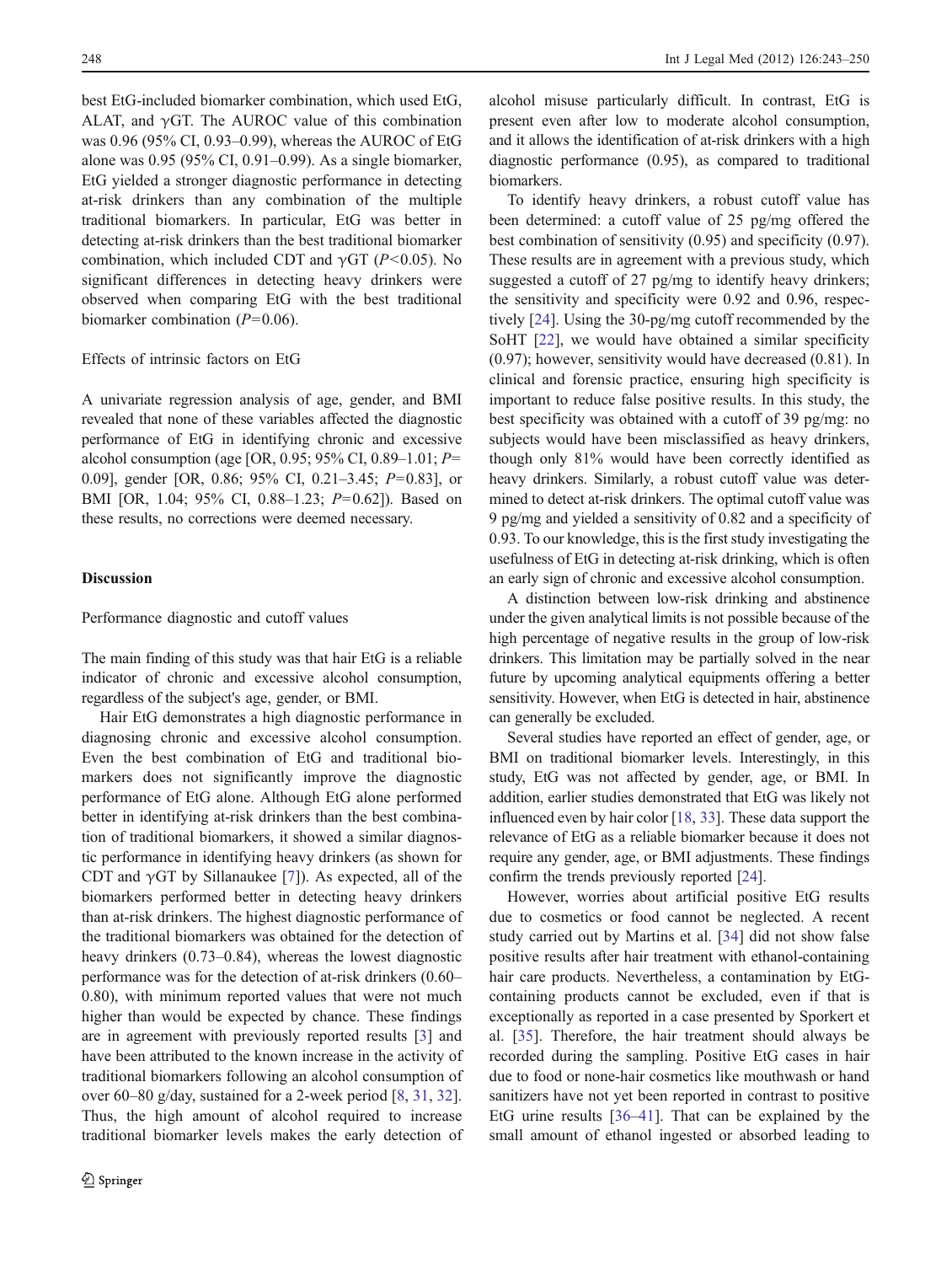<span id="page-6-0"></span>EtG concentrations in urine insufficiently high to produce a positive EtG findings in hair.

## Interpretation and practical considerations

In clinical and forensic practice, EtG has shown a high potential in monitoring abstinence, identifying a relapse to drinking, or in diagnosing chronic and excessive alcohol consumption. The analysis of hair EtG (0–3 cm, a proximal segment) should be interpreted according to the following criteria: (1) a hair EtG concentration of 0 to  $\leq$  LOQ suggests an absence of alcohol consumption (teetotalers), although a lowrisk alcohol consumption cannot be ruled out; (2) a EtG concentration of  $\geq$ LOQ to  $\leq$ 9 pg/mg suggests low-risk consumption and can exclude abstinence; (3) a EtG concentration of >9 to  $\leq$ 25 pg/mg indicates at-risk consumption; and (4) a EtG concentration >25 pg/mg indicates heavy consumption.

In addition, care should be taken in the interpretation of hair EtG results to demonstrate a recent abstinence from alcohol. Because hair growth is irregular, and approximately 15–20% of the hair follicles remain in an inactive cycle phase, residual EtG can still be detected (rate, approximately 15– 20%) even after the complete cessation of alcohol consumption [[42](#page-7-0)]. Depending on the previous alcohol consumption behavior, a waiting period, corresponding to the inactive phase of hair growth, might be recommended when monitoring abstinence in order to avoid misinterpretations. For the abstinence control days or a few weeks after the cessation of alcohol consumption, the detection of EtG and ethyl sulfate in urine [\[43,](#page-7-0) [44\]](#page-7-0) or phosphatidylethanol in blood [[45](#page-7-0)–[47](#page-7-0)] are therefore a better choice.

In conclusion, hair EtG demonstrates a strong diagnostic performance in detecting both at-risk and heavy alcohol consumption, and it clearly outperforms the diagnostic performance of the standard traditional biomarkers. In contrast with traditional biomarkers, age, gender, and BMI did not affect the EtG diagnostic performance. The analysis of hair EtG definitively provides an efficient clinical diagnostic tool to detect chronic and excessive alcohol consumption. Reliable cutoff values have been determined which can serve as reference for future cutoff recommendations in practice to identify alcohol-drinking behaviors.

Acknowledgments This study was generously supported by a grant from the Swiss Foundation for Alcohol Research. The authors would like to thank Sara Petter for her assistance as well as Annette Jordan and Magali Dovat-Sabatella for their support in sample analysis.

# References

1. Rehm J, Gmel G, Sempos CT, Trevisan M (2003) Alcohol-related morbidity and mortality. Alcohol Res Health 27(1):39–51

- 2. WHO (2011) Global status report on alcohol and health. World Health Organization, Geneva. Accessed 11 Feb 2011
- 3. Conigrave KM, Degenhardt LJ, Whitfield JB, Saunders JB, Helander A, Tabakoff B (2002) CDT, GGT, and AST as markers of alcohol use: the WHO/ISBRA collaborative project. Alcohol Clin Exp Res 26(3):332–339
- 4. Arndt T (2001) Carbohydrate-deficient transferrin as a marker of chronic alcohol abuse: a critical review of preanalysis, analysis, and interpretation. Clin Chem 47(1):13–27
- 5. Fleming MF, Anton RF, Spies CD (2004) A review of genetic, biological, pharmacological, and clinical factors that affect carbohydrate-deficient transferrin levels. Alcohol Clin Exp Res 28(9):1347–1355
- 6. Sillanaukee P (1996) Laboratory markers of alcohol abuse. Alcohol Alcohol 31(6):613–616
- 7. Sillanaukee P, Olsson U (2001) Improved diagnostic classification of alcohol abusers by combining carbohydrate-deficient transferrin and gamma-glutamyltransferase. Clin Chem 47(4):681–685
- 8. Anton RF, Lieber C, Tabakoff B (2002) Carbohydrate-deficient transferrin and gamma-glutamyltransferase for the detection and monitoring of alcohol use: results from a multisite study. Alcohol Clin Exp Res 26(8):1215–1222
- 9. Chen J, Conigrave KM, Macaskill P, Whitfield JB, Irwig L (2003) Combining carbohydrate-deficient transferrin and gammaglutamyltransferase to increase diagnostic accuracy for problem drinking. Alcohol Alcohol 38(6):574–582
- 10. Rinck D, Frieling H, Freitag A, Hillemacher T, Bayerlein K, Kornhuber J, Bleich S (2007) Combinations of carbohydrate-deficient transferrin, mean corpuscular erythrocyte volume, gammaglutamyltransferase, homocysteine and folate increase the significance of biological markers in alcohol dependent patients. Drug Alcohol Depend 89(1):60–65
- 11. Alt A, Janda I, Seidl S, Wurst FM (2000) Determination of ethyl glucuronide in hair samples. Alcohol Alcohol 35(3):313–314
- 12. Janda I, Weinmann W, Kuehnle T, Lahode M, Alt A (2002) Determination of ethyl glucuronide in human hair by SPE and LC-MS/MS. Forensic Sci Int 128(1–2):59–65
- 13. Yegles M, Labarthe A, Auwarter V, Hartwig S, Vater H, Wennig R, Pragst F (2004) Comparison of ethyl glucuronide and fatty acid ethyl ester concentrations in hair of alcoholics, social drinkers and teetotallers. Forensic Sci Int 145(2–3):167–173
- 14. Politi L, Morini L, Leone F, Polettini A (2006) Ethyl glucuronide in hair: is it a reliable marker of chronic high levels of alcohol consumption? Addiction 101(10):1408–1412
- 15. Jurado C, Soriano T, Gimenez MP, Menendez M (2004) Diagnosis of chronic alcohol consumption. Hair analysis for ethyl-glucuronide. Forensic Sci Int 145(2–3):161–166
- 16. Skopp G, Schmitt G, Potsch L, Dronner P, Aderjan R, Mattern R (2000) Ethyl glucuronide in human hair. Alcohol Alcohol 35(3):283– 285
- 17. Appenzeller BM, Agirman R, Neuberg P, Yegles M, Wennig R (2007) Segmental determination of ethyl glucuronide in hair: a pilot study. Forensic Sci Int 173(2–3):87–92
- 18. Kharbouche H, Steiner N, Morelato M, Staub C, Boutrel B, Mangin P, Sporkert F, Augsburger M (2010) Influence of ethanol dose and pigmentation on the incorporation of ethyl glucuronide into rat hair. Alcohol 44(6):507–514
- 19. Pragst F, Yegles M (2008) Determination of fatty acid ethyl esters (FAEE) and ethyl glucuronide (EtG) in hair: a promising way for retrospective detection of alcohol abuse during pregnancy? Ther Drug Monit 30(2):255–263
- 20. Kintz P, Villain M, Vallet E, Etter M, Salquebre G, Cirimele V (2008) Ethyl glucuronide: unusual distribution between head hair and pubic hair. Forensic Sci Int 176(1):87–90
- 21. Bendroth P, Kronstrand R, Helander A, Greby J, Stephanson N, Krantz P (2008) Comparison of ethyl glucuronide in hair with